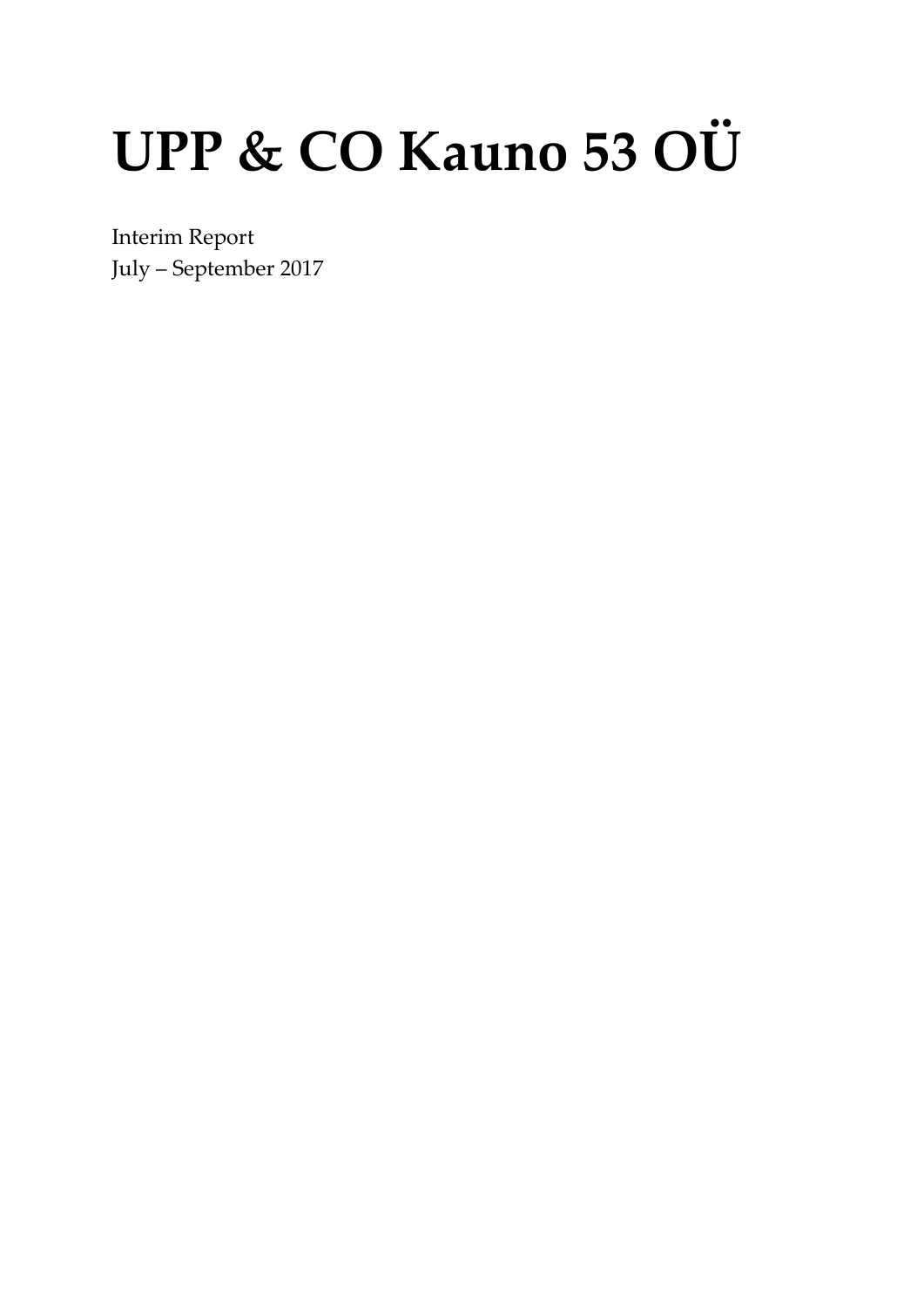## **Main Events of 3Q 2017**

#### **Collateral established for Investors**

July 27<sup>th</sup> the Company established 2<sup>nd</sup> ranking mortgage over the property, building and equipment in favour of Investors in the amount EUR 6,110,000. According to Note Terms and Conditions, the mortgage releases the mother company United Partners Property OÜ Guarantee over the Company.

#### **Changes in Terms and Conditions**

Due to establishing the mortgage in the amount EUR 6,110,000 and other conditions of the senior loan agreement, the Terms and Conditions had to be amended. July 27<sup>th</sup> the Company made a public announcement, where Investors consent was requested to amend the Terms as some provisions in the current wording were not fully in line with senior financing loan agreement. After the announcement the Company contacted each investor and forwarded the Request for Consent for changing the Terms, which included among other things the three provisions subject to amendment and the new wording of these provisions.

A waiver to change to wording of the Terms and Conditions was granted without exception by all Investors for all the Notes issued. With its 17<sup>th</sup> August resolution pursuant to Section 15.4 of the Terms, the Management Board confirmed the new wording of the Terms and Conditions.

#### **United Partners establishes Investor Desk service**

In August the group company United Partners Advisory OÜ greeted a new member in our team. Glen Madis joined our forces with a mission to further improve relations with partners who have co-invested with United Partners in its projects. Glen can be contacted on all matters regarding the Notes, including if the investor wishes to buy or sell their Notes. Following are his contacts:

Glen Madis Investor relations +372 5513 102 glen.madis@unitedpartners.ee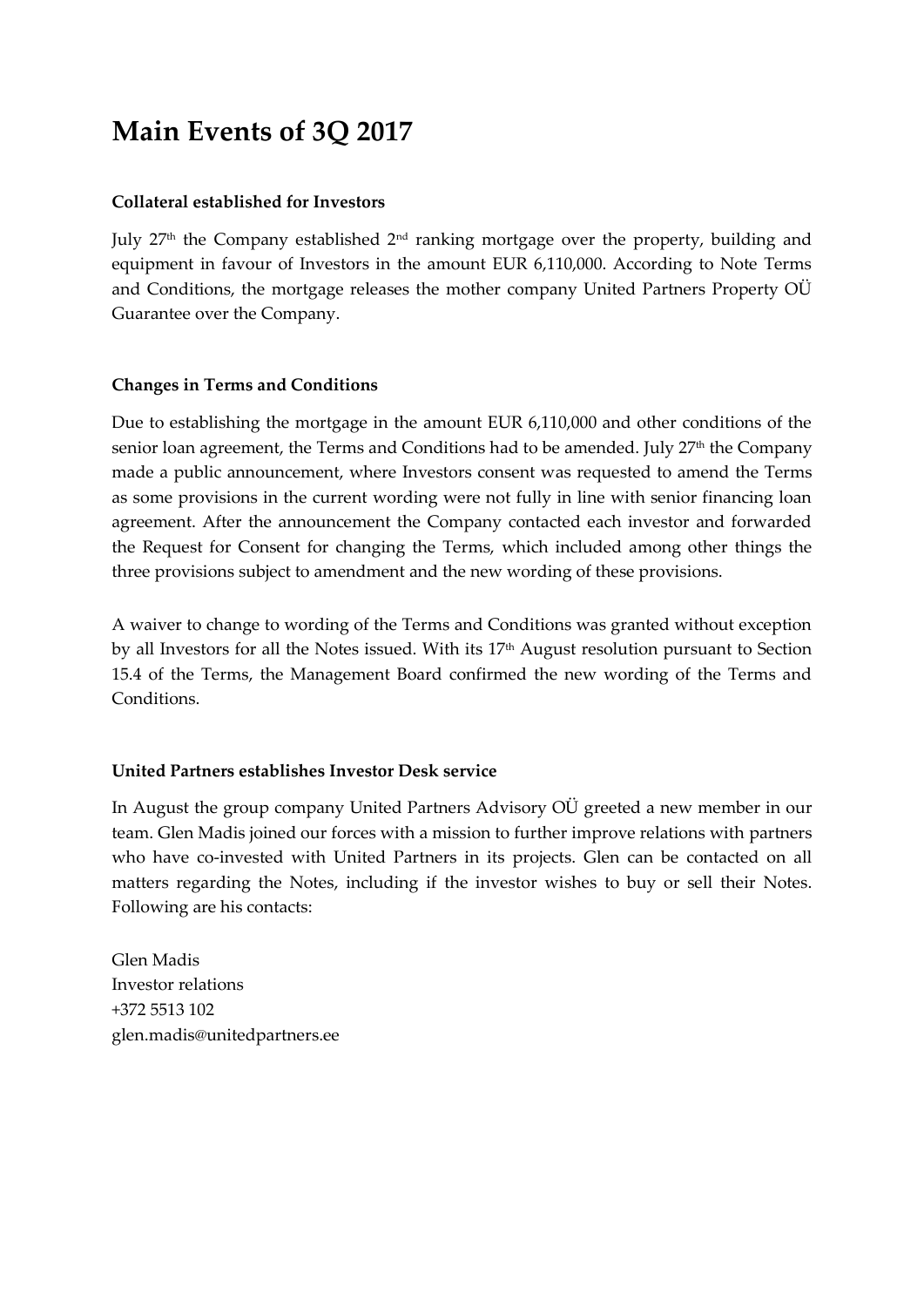## **Financial Performance (consolidated)**

#### 3Q 2017 – Net profit **EUR 128,725**

Net Sales and Net Profit

- Net Sales amounted to **EUR 313,906** in 3<sup>rd</sup> quarter
- Net Operating Income amounted to **EUR 299,880** in 3rd quarter

Expenses

- Operating expenses amounted to **EUR 19,930** in 3rd quarter
- Interest expense on loans and bonds issued amounted to **EUR 133,747**

Interest-bearing liabilities

- Bank loan repaid in 3rd quarter **EUR 115,000**, loan outstanding **EUR 9,008,334**
- Bonds issued **EUR 4,700,000**

#### **DSCR**

• Issuer consolidated **1.21**

## Statement of the Management Board

The financial and other additional information published in the Interim Report July – September 2017 is true and complete. Consolidated financial statements give a true and fair view of the actual financial position, results of operations and cash flows of the Company. According to the Terms and Conditions of the Note Issue, the Company confirms that during the interim report period there has been non-occurrence of an Extraordinary Early Redemption Event and according to Clause 3.4.12 of the Terms the Collateral is properly insured at all times.

Consolidated financial statements in the report for the period July – September 2017 are not audited.

Hallar Loogma Member of the Management Board Tallinn, 31.10.2017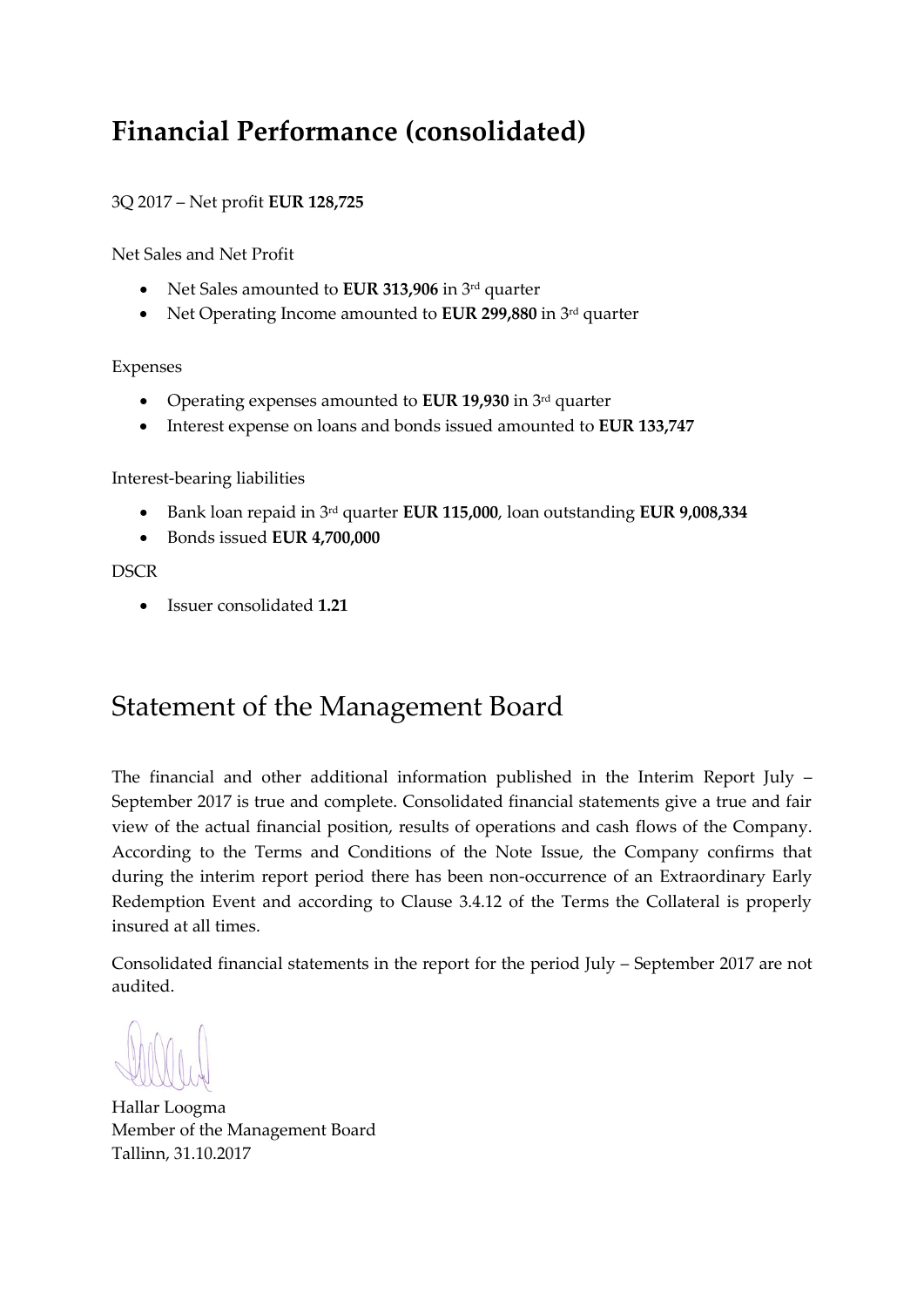# **Income Statement**

## **(**the Company, "Promalita" UAB and consolidated)

| PROFIT/LOSS STATEMENT                    | <b>K53</b> | Promalita  | Cons.      | <b>YTD</b> | Cons.      |
|------------------------------------------|------------|------------|------------|------------|------------|
| in euros                                 |            | 100%       | 3Q2017     |            | 2Q2017     |
|                                          |            |            |            |            |            |
| Sales revenues                           | $\theta$   | 313,906    | 313,906    | 528,083    | 214,177    |
| Other operating income                   | $\theta$   | 337        | 337        | 337        | $\theta$   |
| Total revenues from operating activities | $\bf{0}$   | 314,243    | 314,243    | 528,420    | 214,177    |
|                                          |            |            |            |            |            |
| Cost of goods sold                       | $\Omega$   | $-7,578$   | $-7,578$   | $-25,375$  | $-17,797$  |
| Administrative expenses                  | $-1,381$   | $-5,094$   | $-6,475$   | $-11,216$  | $-4,741$   |
| Personnel expenses                       | $\Omega$   | $-310$     | $-310$     | $-310$     | $\Omega$   |
| Depreciation of fixed assets             | $\Omega$   | $-5,567$   | $-5,567$   | $-5,567$   | $\Omega$   |
| Total operating expenses                 | $-1,381$   | $-18,549$  | $-19,930$  | $-42,468$  | $-22,538$  |
|                                          |            |            |            |            |            |
| Profit (loss) from operating activities  | $-1,381$   | 295,694    | 294,313    | 485,952    | 191,639    |
|                                          |            |            |            |            |            |
| Financial revenues (costs)               | 8,241      | $-149,071$ | $-131,626$ | $-248,568$ | $-116,942$ |
|                                          |            |            |            |            |            |
| Net profit (loss) before taxation        | 6,860      | 146,623    | 162,687    | 237,384    | 74,697     |
| Corporate income tax                     | $\Omega$   | $-33,962$  | $-33,962$  | $-40,612$  | $-6,650$   |
| Net profit (loss) of the period          | 6,860      | 112,661    | 128,725    | 196,772    | 68,047     |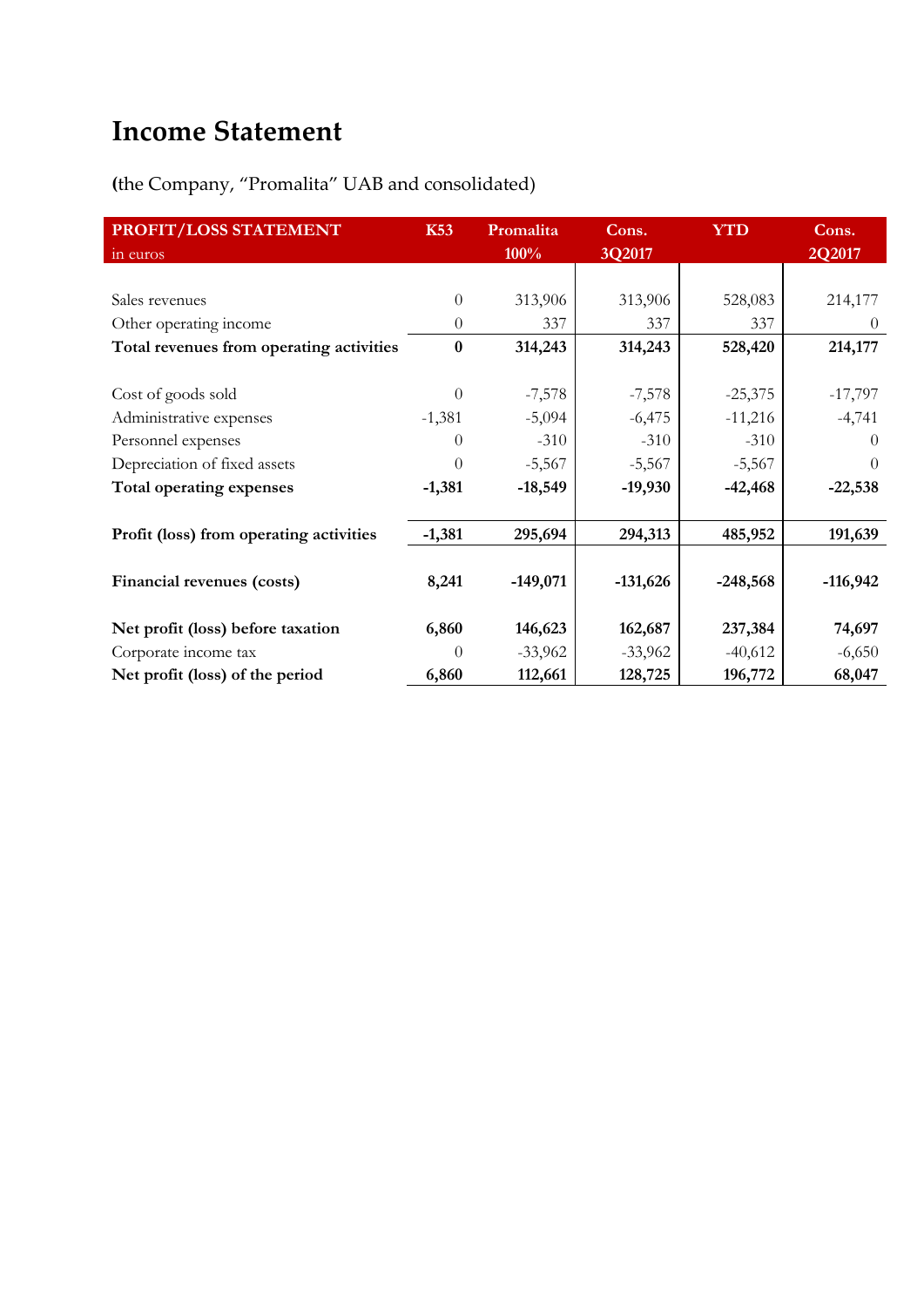# **Balance Sheets**

**(**the Company, "Promalita" UAB and consolidated)

| <b>BALANCE SHEET</b>                    | <b>K53</b> | Promalita  | Cons.      | Cons.      |
|-----------------------------------------|------------|------------|------------|------------|
| in euros                                |            | 100%       | 30.09.2017 | 30.06.2017 |
| <b>ASSETS</b>                           |            |            |            |            |
| <b>Current assets</b>                   |            |            |            |            |
| Cash and bank                           | 24,858     | 20,753     | 45,611     | 14,093     |
| Accounts receivable and prepayments     | 69,487     | 45,945     | 45,261     | 72,823     |
| Stock                                   | $\Omega$   | 10,223     | 10,223     | $\theta$   |
| Total current assets                    | 94,345     | 76,921     | 101,095    | 86,916     |
| Non-current assets                      |            |            |            |            |
| Long-term financial investments         | 700        | $\theta$   | $\theta$   | $\theta$   |
| Log-term loans                          | 5,463,700  | 0          | $\theta$   | $\Omega$   |
| Real Estate investments                 | $\theta$   | 15,350,000 | 15,350,000 | 15,514,002 |
| Fixed assets                            | $\theta$   | 21,049     | 21,049     | 24,389     |
| Goodwill                                | 0          | 1,259,106  | 1,259,106  | 1,052,975  |
| Total non-current assets                | 5,464,400  | 16,630,155 | 16,630,155 | 16,591,366 |
| <b>TOTAL ASSETS</b>                     | 5,558,745  | 16,707,076 | 16,731,250 | 16,678,282 |
|                                         |            |            |            |            |
| <b>LIABILITIES AND EQUITY</b>           |            |            |            |            |
| <b>Current liabilities</b>              |            |            |            |            |
| Short-term loans                        | $\theta$   | 114,999    | 114,999    | $\theta$   |
| Accounts payables and other settlements | 85,475     | 114,207    | 131,311    | 185,013    |
| Total current liabilties                | 85,475     | 229,206    | 246,310    | 185,013    |
| Non-current liabilities                 |            |            |            |            |
| Long-term bank loan                     | $\theta$   | 8,893,335  | 8,893,335  | 9,123,333  |
| Long-term bonds                         | 4,700,000  | $\theta$   | 4,700,000  | 4,700,000  |
| Long-term shareholder's loan            | 763,700    | 5,463,700  | 763,700    | 719,500    |
| Long-term provisions                    | $\theta$   | 1,937,839  | 1,937,839  | 1,879,889  |
| Total non-current liabilities           | 5,463,700  | 16,294,874 | 16,294,874 | 16,422,722 |
| <b>TOTAL LIABILITIES</b>                | 5,549,175  | 16,524,080 | 16,541,184 | 16,607,735 |
|                                         |            |            |            |            |
| <b>EQUITY</b>                           |            |            |            |            |
| Share capital                           | 2,500      | 2,500      | 2,500      | 2,500      |
| Retained earnings                       | 7,070      | 180,496    | 187,566    | 68,047     |
| <b>TOTAL EQUITY</b>                     | 9,570      | 182,996    | 190,066    | 70,547     |
|                                         |            |            |            |            |
| <b>TOTAL LIABILITIES AND EQUITY</b>     | 5,558,745  | 16,707,076 | 16,731,250 | 16,678,282 |